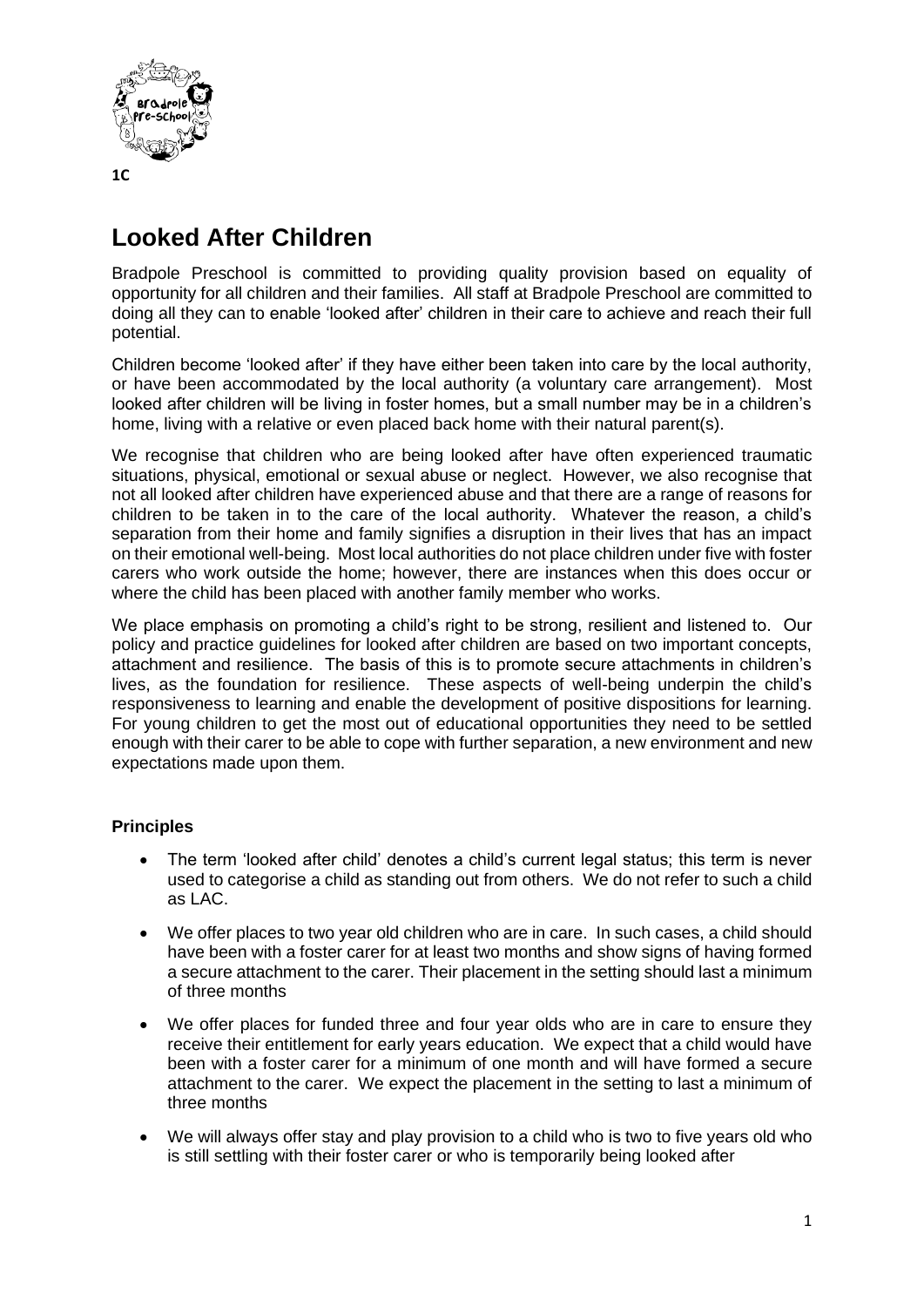

**1C**

• Where a child normally attends our setting then is taken into care, and being cared for by a local foster carer, we will continue to offer the child a placement

## **Procedures**

The designated person for Looked After Children is the Designated Safeguarding Lead

- Every child is allocated to a key person team, red or green, as well as a named lead keyperson before they start and this is no different for a looked after child
- The designated person ensures that the key persons have the information, support and training necessary to meet the looked after child's needs
- The designated person and the key persons liaise with the agencies, professionals and practitioners involved with the child and his or her family to ensure that appropriate information is gained and shared
- The setting recognises the role of the local authority Children's Social Care department as the child's 'corporate parent' and the key agency in determining what takes place with the child
- Nothing changes, especially with regard to the birth parents or foster carers roles in relation to the setting, without prior discussion and agreement, with the child's social worker
- At the start of a placement, there is a professionals' meetings to determine the objectives of the placement and to draw up a care plan that incorporates the child's learning needs. This plan is reviewed after two weeks, six weeks and three months and thereafter at three to six monthly intervals
- The care plan needs to consider issues for the child such as:
	- Their emotional needs and how they are to be met
	- How any emotional issues and problems that affect behaviour are to be managed
	- Their sense of self, culture, language(s) and identity and how this is to be supported
	- Their need for sociability and friendship
	- Their interests and abilities and possible learning journey pathway
	- How any special needs will be supported
- In addition, the care plan will also consider:
	- How information will be shared with the foster carer and local authority (as the corporate parent) as well as what information is shared with whom and how it will be recorded and stored